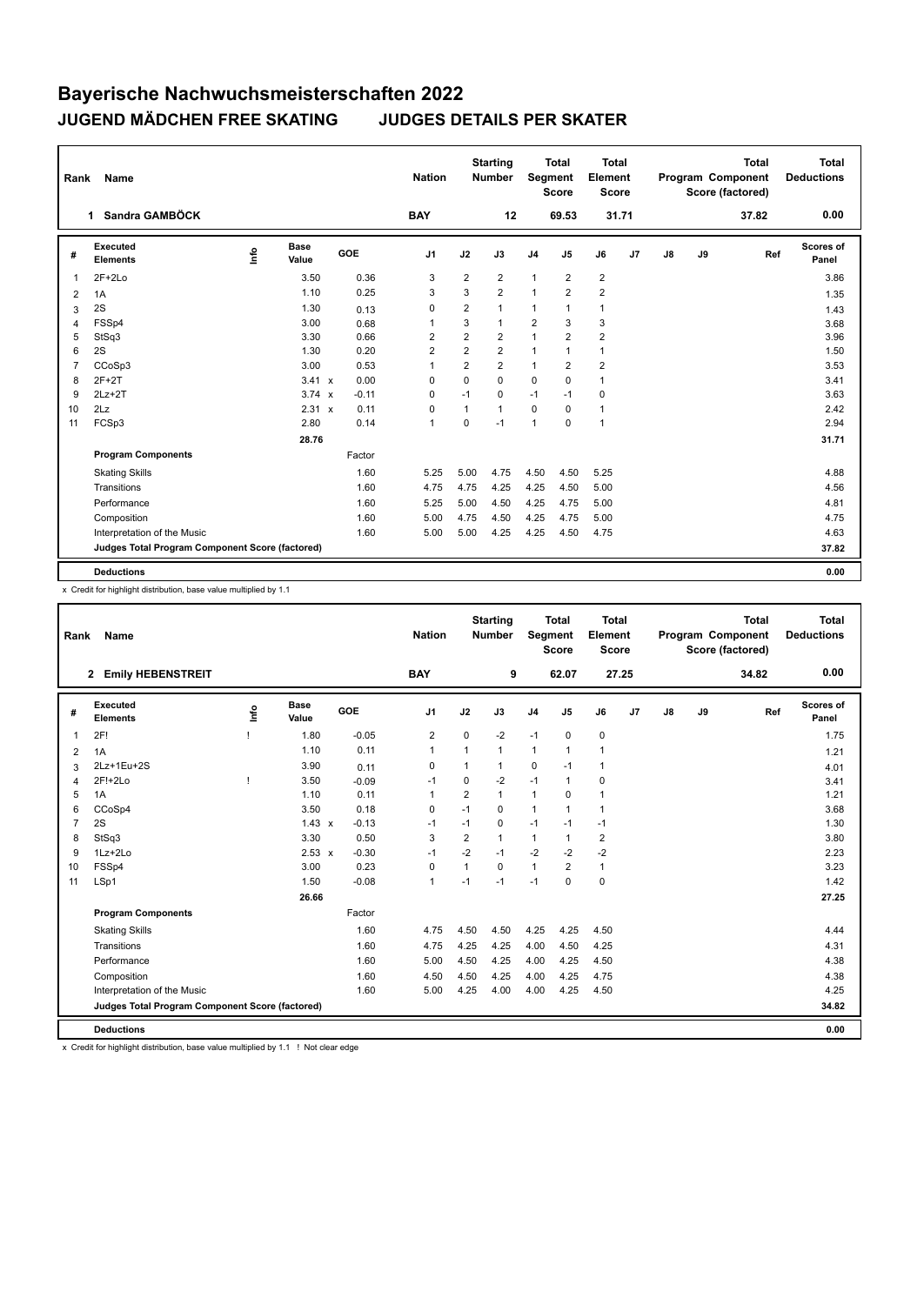| Rank           | Name                                            |                                  |                      |            | <b>Nation</b>  |             | <b>Starting</b><br><b>Number</b> | Segment        | <b>Total</b><br><b>Score</b> | Total<br>Element<br><b>Score</b> |                |               |    | <b>Total</b><br>Program Component<br>Score (factored) | Total<br><b>Deductions</b> |
|----------------|-------------------------------------------------|----------------------------------|----------------------|------------|----------------|-------------|----------------------------------|----------------|------------------------------|----------------------------------|----------------|---------------|----|-------------------------------------------------------|----------------------------|
|                | <b>Mariella WALLNER</b><br>3                    |                                  |                      |            | <b>BAY</b>     |             | 8                                |                | 56.51                        |                                  | 25.79          |               |    | 31.72                                                 | $-1.00$                    |
| #              | Executed<br><b>Elements</b>                     | $\mathop{\mathsf{Int}}\nolimits$ | <b>Base</b><br>Value | <b>GOE</b> | J <sub>1</sub> | J2          | J3                               | J <sub>4</sub> | J <sub>5</sub>               | J6                               | J <sub>7</sub> | $\mathsf{J}8$ | J9 | Ref                                                   | <b>Scores of</b><br>Panel  |
| 1              | 2Lo                                             |                                  | 1.70                 | 0.13       | 0              | 1           | $\mathbf{1}$                     | $\mathbf 0$    | $\mathbf{1}$                 | $\overline{2}$                   |                |               |    |                                                       | 1.83                       |
| $\overline{2}$ | 2F+1Eu+2S                                       |                                  | 3.60                 | 0.09       | 0              | 1           | $\mathbf{1}$                     | $\mathbf 0$    | $\Omega$                     | $\mathbf{1}$                     |                |               |    |                                                       | 3.69                       |
| 3              | 1A                                              |                                  | 1.10                 | 0.11       | $\overline{1}$ | 1           | $\mathbf{1}$                     | $\mathbf{1}$   | 0                            | $\mathbf{1}$                     |                |               |    |                                                       | 1.21                       |
| 4              | 2Lz!                                            |                                  | 2.10                 | $-0.21$    | -1             | $-1$        | $-1$                             | $-1$           | $-1$                         | 0                                |                |               |    |                                                       | 1.89                       |
| 5              | 2Lo                                             |                                  | 1.70                 | 0.09       | $\Omega$       | 1           | $\mathbf{1}$                     | $\mathbf 0$    | $\Omega$                     | $\mathbf{1}$                     |                |               |    |                                                       | 1.79                       |
| 6              | CCoSp3                                          |                                  | 3.00                 | 0.30       | $\overline{1}$ | 1           | $\mathbf{1}$                     | $\mathbf{1}$   | 1                            | $\overline{2}$                   |                |               |    |                                                       | 3.30                       |
| $\overline{7}$ | $2Lz!+2T$                                       |                                  | $3.74 \times$        | $-0.16$    | $-1$           | $-1$        | $\mathbf 0$                      | $-1$           | $-1$                         | $\mathbf 0$                      |                |               |    |                                                       | 3.58                       |
| 8              | StSq2                                           |                                  | 2.60                 | 0.07       | 0              | $\mathbf 0$ | 1                                | $\mathbf 0$    | $-1$                         | $\mathbf{1}$                     |                |               |    |                                                       | 2.67                       |
| 9              | $2F+2T2$                                        | $\,<$                            | $3.12 \times$        | $-0.90$    | $-5$           | $-5$        | $-4$                             | $-5$           | $-5$                         | $-5$                             |                |               |    |                                                       | 2.22                       |
| 10             | FSSp1                                           |                                  | 2.00                 | 0.00       | $\pmb{0}$      | $\Omega$    | $-1$                             | $\mathbf 0$    | 0                            | $\mathbf 0$                      |                |               |    |                                                       | 2.00                       |
| 11             | LSp1                                            |                                  | 1.50                 | 0.11       | $\overline{1}$ | 1           | $\Omega$                         | $\mathbf 0$    | 1                            | $\mathbf{1}$                     |                |               |    |                                                       | 1.61                       |
|                |                                                 |                                  | 26.16                |            |                |             |                                  |                |                              |                                  |                |               |    |                                                       | 25.79                      |
|                | <b>Program Components</b>                       |                                  |                      | Factor     |                |             |                                  |                |                              |                                  |                |               |    |                                                       |                            |
|                | <b>Skating Skills</b>                           |                                  |                      | 1.60       | 4.25           | 4.25        | 4.25                             | 4.00           | 4.00                         | 3.75                             |                |               |    |                                                       | 4.13                       |
|                | Transitions                                     |                                  |                      | 1.60       | 3.75           | 4.00        | 4.25                             | 3.75           | 3.75                         | 3.75                             |                |               |    |                                                       | 3.81                       |
|                | Performance                                     |                                  |                      | 1.60       | 4.25           | 4.25        | 4.25                             | 3.75           | 4.00                         | 4.00                             |                |               |    |                                                       | 4.13                       |
|                | Composition                                     |                                  |                      | 1.60       | 4.25           | 4.00        | 4.00                             | 3.50           | 4.00                         | 3.75                             |                |               |    |                                                       | 3.94                       |
|                | Interpretation of the Music                     |                                  |                      | 1.60       | 3.75           | 4.00        | 4.00                             | 3.75           | 3.50                         | 3.75                             |                |               |    |                                                       | 3.81                       |
|                | Judges Total Program Component Score (factored) |                                  |                      |            |                |             |                                  |                |                              |                                  |                |               |    |                                                       | 31.72                      |
|                | <b>Deductions</b>                               |                                  | Falls:               | $-1.00$    |                |             |                                  |                |                              |                                  |                |               |    |                                                       | $-1.00$                    |

< Under-rotated jump x Credit for highlight distribution, base value multiplied by 1.1 ! Not clear edge

| Rank           | <b>Name</b>                                     |      |                      |         | <b>Nation</b>  |             | <b>Starting</b><br><b>Number</b> | Segment        | <b>Total</b><br><b>Score</b> | <b>Total</b><br>Element<br><b>Score</b> |       |    |    | <b>Total</b><br>Program Component<br>Score (factored) | <b>Total</b><br><b>Deductions</b> |
|----------------|-------------------------------------------------|------|----------------------|---------|----------------|-------------|----------------------------------|----------------|------------------------------|-----------------------------------------|-------|----|----|-------------------------------------------------------|-----------------------------------|
|                | 4 Lilian WHYTE                                  |      |                      |         | <b>BAY</b>     |             | $\overline{7}$                   |                | 51.97                        |                                         | 24.56 |    |    | 27.41                                                 | 0.00                              |
| #              | <b>Executed</b><br><b>Elements</b>              | Info | <b>Base</b><br>Value | GOE     | J <sub>1</sub> | J2          | J3                               | J <sub>4</sub> | J5                           | J6                                      | J7    | J8 | J9 | Ref                                                   | Scores of<br>Panel                |
| 1              | 2F+1Eu+2S                                       |      | 3.60                 | 0.00    | 0              | $\mathbf 0$ | 0                                | $\pmb{0}$      | $\mathbf 0$                  | $\mathbf{1}$                            |       |    |    |                                                       | 3.60                              |
| 2              | LSp2                                            |      | 1.90                 | 0.10    | 0              | 1           | $\Omega$                         | $\mathbf 0$    | $\overline{2}$               | $\mathbf{1}$                            |       |    |    |                                                       | 2.00                              |
| 3              | 2Lo                                             |      | 1.70                 | 0.04    | 1              | 0           | 0                                | $\pmb{0}$      | $\mathbf 0$                  | $\mathbf{1}$                            |       |    |    |                                                       | 1.74                              |
| 4              | $2Lz!+2T$                                       |      | 3.40                 | $-0.26$ | $-2$           | $-1$        | 0                                | $-1$           | $-4$                         | $-1$                                    |       |    |    |                                                       | 3.14                              |
| 5              | CCoSp3                                          |      | 3.00                 | $-0.23$ | 0              | $-2$        | $-2$                             | $\mathbf 0$    | $-1$                         | 0                                       |       |    |    |                                                       | 2.77                              |
| 6              | StSq1                                           |      | 1.80                 | 0.00    | 0              | $\mathbf 0$ | $\mathbf{1}$                     | $\mathbf 0$    | 0                            | $\mathbf 0$                             |       |    |    |                                                       | 1.80                              |
| $\overline{7}$ | $2F+2T$                                         |      | 3.10                 | $-0.45$ | $-2$           | $-4$        | $-2$                             | $-2$           | $-4$                         | $-2$                                    |       |    |    |                                                       | 2.65                              |
| 8              | 2S                                              |      | $1.43 \times$        | 0.00    | $\mathbf 0$    | $\Omega$    | $\Omega$                         | $\mathbf 0$    | $\Omega$                     | $\mathbf 0$                             |       |    |    |                                                       | 1.43                              |
| 9              | 2Lz!                                            |      | 2.31 x               | $-0.16$ | $-1$           | $-1$        | 0                                | $-1$           | $-1$                         | 0                                       |       |    |    |                                                       | 2.15                              |
| 10             | FCSp2                                           |      | 2.30                 | $-0.23$ | $\mathbf 0$    | $-2$        | $-3$                             | $-1$           | 0                            | $-1$                                    |       |    |    |                                                       | 2.07                              |
| 11             | 1A                                              |      | $1.21 \times$        | 0.00    | $\mathbf 0$    | $\mathbf 0$ | 0                                | $\mathbf 0$    | $-1$                         | $\mathbf 0$                             |       |    |    |                                                       | 1.21                              |
|                |                                                 |      | 25.75                |         |                |             |                                  |                |                              |                                         |       |    |    |                                                       | 24.56                             |
|                | <b>Program Components</b>                       |      |                      | Factor  |                |             |                                  |                |                              |                                         |       |    |    |                                                       |                                   |
|                | <b>Skating Skills</b>                           |      |                      | 1.60    | 3.50           | 3.75        | 3.50                             | 3.75           | 3.50                         | 3.25                                    |       |    |    |                                                       | 3.56                              |
|                | Transitions                                     |      |                      | 1.60    | 3.25           | 3.50        | 3.50                             | 3.50           | 3.50                         | 3.25                                    |       |    |    |                                                       | 3.44                              |
|                | Performance                                     |      |                      | 1.60    | 3.50           | 3.75        | 3.50                             | 3.50           | 3.25                         | 3.00                                    |       |    |    |                                                       | 3.44                              |
|                | Composition                                     |      |                      | 1.60    | 3.00           | 3.50        | 3.50                             | 3.25           | 3.25                         | 3.25                                    |       |    |    |                                                       | 3.31                              |
|                | Interpretation of the Music                     |      |                      | 1.60    | 3.00           | 3.75        | 3.25                             | 3.50           | 3.50                         | 3.25                                    |       |    |    |                                                       | 3.38                              |
|                | Judges Total Program Component Score (factored) |      |                      |         |                |             |                                  |                |                              |                                         |       |    |    |                                                       | 27.41                             |
|                | <b>Deductions</b>                               |      |                      |         |                |             |                                  |                |                              |                                         |       |    |    |                                                       | 0.00                              |

x Credit for highlight distribution, base value multiplied by 1.1 ! Not clear edge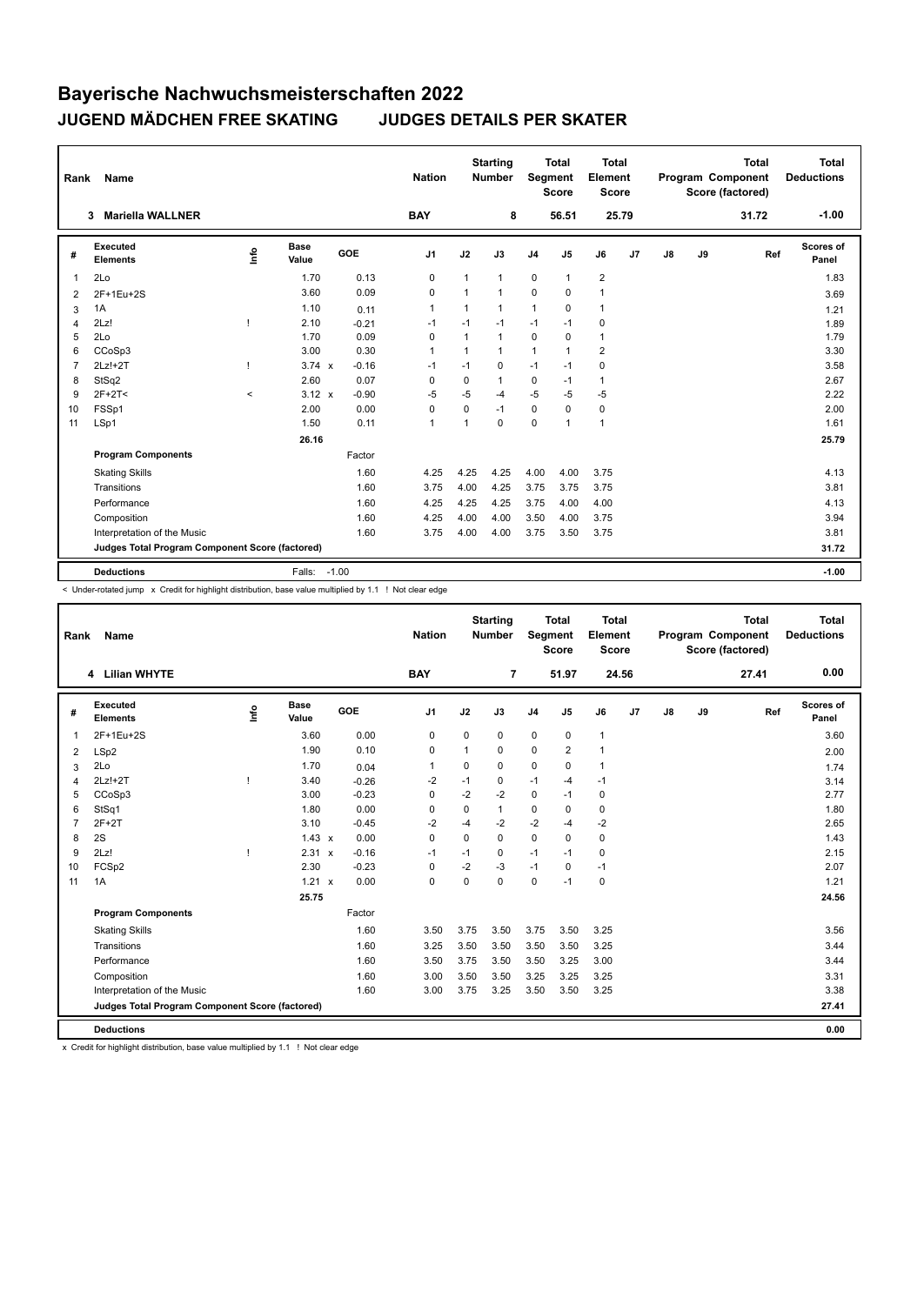| Rank           | Name                                            |       |                      |            | <b>Nation</b>  |              | <b>Starting</b><br><b>Number</b> | Segment        | <b>Total</b><br><b>Score</b> | Total<br>Element<br><b>Score</b> |                |    |    | <b>Total</b><br>Program Component<br>Score (factored) | Total<br><b>Deductions</b> |
|----------------|-------------------------------------------------|-------|----------------------|------------|----------------|--------------|----------------------------------|----------------|------------------------------|----------------------------------|----------------|----|----|-------------------------------------------------------|----------------------------|
|                | <b>Jessica HAHMANN</b><br>5                     |       |                      |            | <b>BAY</b>     |              | 10                               |                | 50.56                        |                                  | 21.64          |    |    | 30.92                                                 | $-2.00$                    |
| #              | Executed<br><b>Elements</b>                     | ۴ů    | <b>Base</b><br>Value | <b>GOE</b> | J <sub>1</sub> | J2           | J3                               | J <sub>4</sub> | J <sub>5</sub>               | J6                               | J <sub>7</sub> | J8 | J9 | Ref                                                   | Scores of<br>Panel         |
| 1              | 2Lo                                             |       | 1.70                 | 0.09       | $\pmb{0}$      | 1            | $\mathbf 0$                      | $\mathbf 0$    | $\mathbf{1}$                 | $\mathbf{1}$                     |                |    |    |                                                       | 1.79                       |
| 2              | 2S+1Eu+2S                                       |       | 3.10                 | $-0.13$    | $-1$           | $-1$         | $-1$                             | $-1$           | $-1$                         | $-1$                             |                |    |    |                                                       | 2.97                       |
| 3              | $2F+2T$                                         |       | 3.10                 | $-0.23$    | $-1$           | $-1$         | $-1$                             | $-1$           | $-2$                         | $-2$                             |                |    |    |                                                       | 2.87                       |
| 4              | 2Lo                                             |       | 1.70                 | 0.00       | 0              | $\mathbf 0$  | $\mathbf 0$                      | $\mathbf 0$    | $-1$                         | $\mathbf 0$                      |                |    |    |                                                       | 1.70                       |
| 5              | CCoSp3                                          |       | 3.00                 | 0.30       | $\overline{1}$ | 1            | 1                                | $\mathbf{1}$   | $\Omega$                     | $\mathbf{1}$                     |                |    |    |                                                       | 3.30                       |
| 6              | $2Lz$ !<<                                       | <<    | 0.66 x               | $-0.30$    | $-5$           | $-5$         | $-5$                             | $-4$           | $-5$                         | $-5$                             |                |    |    |                                                       | 0.36                       |
| $\overline{7}$ | 2F<                                             | $\,<$ | $1.58 \times$        | $-0.72$    | $-5$           | $-5$         | $-5$                             | $-5$           | $-5$                         | $-5$                             |                |    |    |                                                       | 0.86                       |
| 8              | $1A+1T$                                         |       | $1.65 \times$        | $-0.03$    | 0              | $\Omega$     | $\Omega$                         | $\mathbf 0$    | $-2$                         | $-1$                             |                |    |    |                                                       | 1.62                       |
| 9              | StSq1                                           |       | 1.80                 | $-0.05$    | 0              | $\Omega$     | $\Omega$                         | $-1$           | $-2$                         | $\mathbf 0$                      |                |    |    |                                                       | 1.75                       |
| 10             | FSSp2                                           |       | 2.30                 | 0.12       | 0              | $\mathbf{1}$ | $-1$                             | 0              | $\mathbf{1}$                 | $\mathbf{1}$                     |                |    |    |                                                       | 2.42                       |
| 11             | LSp2                                            |       | 1.90                 | 0.10       | $\overline{1}$ | 1            | $\Omega$                         | 1              | 0                            | 0                                |                |    |    |                                                       | 2.00                       |
|                |                                                 |       | 22.49                |            |                |              |                                  |                |                              |                                  |                |    |    |                                                       | 21.64                      |
|                | <b>Program Components</b>                       |       |                      | Factor     |                |              |                                  |                |                              |                                  |                |    |    |                                                       |                            |
|                | <b>Skating Skills</b>                           |       |                      | 1.60       | 4.00           | 4.25         | 4.00                             | 4.00           | 4.00                         | 3.75                             |                |    |    |                                                       | 4.00                       |
|                | Transitions                                     |       |                      | 1.60       | 3.75           | 4.00         | 3.75                             | 4.00           | 3.75                         | 3.75                             |                |    |    |                                                       | 3.81                       |
|                | Performance                                     |       |                      | 1.60       | 3.75           | 4.25         | 4.00                             | 3.75           | 4.00                         | 3.50                             |                |    |    |                                                       | 3.88                       |
|                | Composition                                     |       |                      | 1.60       | 4.00           | 4.00         | 3.75                             | 3.75           | 4.00                         | 3.75                             |                |    |    |                                                       | 3.88                       |
|                | Interpretation of the Music                     |       |                      | 1.60       | 3.50           | 4.00         | 3.75                             | 3.75           | 3.75                         | 3.75                             |                |    |    |                                                       | 3.75                       |
|                | Judges Total Program Component Score (factored) |       |                      |            |                |              |                                  |                |                              |                                  |                |    |    |                                                       | 30.92                      |
|                | <b>Deductions</b>                               |       | Falls:               | $-2.00$    |                |              |                                  |                |                              |                                  |                |    |    |                                                       | $-2.00$                    |

< Under-rotated jump << Downgraded jump x Credit for highlight distribution, base value multiplied by 1.1 ! Not clear edge

| Rank           | Name                                            |                                  |                      |            | <b>Nation</b>  |                | <b>Starting</b><br><b>Number</b> | Segment        | <b>Total</b><br><b>Score</b> | <b>Total</b><br>Element<br><b>Score</b> |       |    |    | <b>Total</b><br>Program Component<br>Score (factored) | <b>Total</b><br><b>Deductions</b> |
|----------------|-------------------------------------------------|----------------------------------|----------------------|------------|----------------|----------------|----------------------------------|----------------|------------------------------|-----------------------------------------|-------|----|----|-------------------------------------------------------|-----------------------------------|
|                | 6 Sofia POLL                                    |                                  |                      |            | <b>BAY</b>     |                | 6                                |                | 49.58                        |                                         | 23.67 |    |    | 27.91                                                 | $-2.00$                           |
| #              | Executed<br><b>Elements</b>                     | $\mathop{\mathsf{Irr}}\nolimits$ | <b>Base</b><br>Value | <b>GOE</b> | J1             | J2             | J3                               | J <sub>4</sub> | J5                           | J6                                      | J7    | J8 | J9 | Ref                                                   | Scores of<br>Panel                |
| 1              | 1A                                              |                                  | 1.10                 | 0.08       | 0              | $\mathbf{1}$   | $\mathbf{1}$                     | $\mathbf{1}$   | 0                            | $\mathbf{1}$                            |       |    |    |                                                       | 1.18                              |
| 2              | 2Lz+1Eu+2F                                      |                                  | 4.40                 | $-0.05$    | 0              | $\Omega$       | $\Omega$                         | $-1$           | $-2$                         | $\mathbf 0$                             |       |    |    |                                                       | 4.35                              |
| 3              | 2Lo+2Loq                                        | q                                | 3.40                 | $-0.85$    | $-5$           | $-5$           | $-4$                             | $-5$           | $-5$                         | $-5$                                    |       |    |    |                                                       | 2.55                              |
| 4              | FCCoSpB                                         |                                  | 1.70                 | $-0.13$    | $-1$           | $\mathbf 0$    | $-1$                             | $-1$           | $-1$                         | $\mathbf 0$                             |       |    |    |                                                       | 1.57                              |
| 5              | $2S+2T<$                                        | $\prec$                          | 2.34                 | $-0.26$    | $-2$           | $-2$           | $-2$                             | $-2$           | $-3$                         | $-2$                                    |       |    |    |                                                       | 2.08                              |
| 6              | FCSp2                                           |                                  | 2.30                 | 0.29       | $\overline{1}$ | $\overline{2}$ | $\mathbf{1}$                     | $\mathbf{1}$   | $\overline{2}$               | $\mathbf{1}$                            |       |    |    |                                                       | 2.59                              |
| $\overline{7}$ | 1Lz                                             |                                  | 0.66 x               | 0.00       | 0              | $\Omega$       | $\Omega$                         | $\Omega$       | $\Omega$                     | $\mathbf 0$                             |       |    |    |                                                       | 0.66                              |
| 8              | 2T                                              |                                  | $1.43 \times$        | 0.00       | $\Omega$       | $-1$           | $\mathbf{1}$                     | $\Omega$       | $\Omega$                     | $\Omega$                                |       |    |    |                                                       | 1.43                              |
| 9              | 2F                                              |                                  | 1.98 x               | $-0.05$    | $\Omega$       | $\Omega$       | $\Omega$                         | $\Omega$       | $-5$                         | $-1$                                    |       |    |    |                                                       | 1.93                              |
| 10             | StSq1                                           |                                  | 1.80                 | $-0.23$    | 0              | $-2$           | $-2$                             | $-1$           | $-2$                         | $\mathbf 0$                             |       |    |    |                                                       | 1.57                              |
| 11             | CCoSp4                                          |                                  | 3.50                 | 0.26       | 0              | 2              | $\mathbf{1}$                     | $\mathbf{1}$   | $\mathbf{1}$                 | 0                                       |       |    |    |                                                       | 3.76                              |
|                |                                                 |                                  | 24.61                |            |                |                |                                  |                |                              |                                         |       |    |    |                                                       | 23.67                             |
|                | <b>Program Components</b>                       |                                  |                      | Factor     |                |                |                                  |                |                              |                                         |       |    |    |                                                       |                                   |
|                | <b>Skating Skills</b>                           |                                  |                      | 1.60       | 3.50           | 3.50           | 4.00                             | 3.75           | 3.50                         | 3.50                                    |       |    |    |                                                       | 3.56                              |
|                | Transitions                                     |                                  |                      | 1.60       | 3.25           | 3.25           | 4.00                             | 3.50           | 3.50                         | 3.25                                    |       |    |    |                                                       | 3.38                              |
|                | Performance                                     |                                  |                      | 1.60       | 3.25           | 3.50           | 4.25                             | 3.50           | 3.50                         | 3.50                                    |       |    |    |                                                       | 3.50                              |
|                | Composition                                     |                                  |                      | 1.60       | 3.00           | 3.25           | 4.00                             | 3.50           | 3.75                         | 3.50                                    |       |    |    |                                                       | 3.50                              |
|                | Interpretation of the Music                     |                                  |                      | 1.60       | 3.00           | 3.25           | 4.00                             | 3.50           | 3.75                         | 3.50                                    |       |    |    |                                                       | 3.50                              |
|                | Judges Total Program Component Score (factored) |                                  |                      |            |                |                |                                  |                |                              |                                         |       |    |    |                                                       | 27.91                             |
|                | <b>Deductions</b>                               |                                  | Falls:               | $-2.00$    |                |                |                                  |                |                              |                                         |       |    |    |                                                       | $-2.00$                           |

< Under-rotated jump x Credit for highlight distribution, base value multiplied by 1.1 q Jump landed on the quarter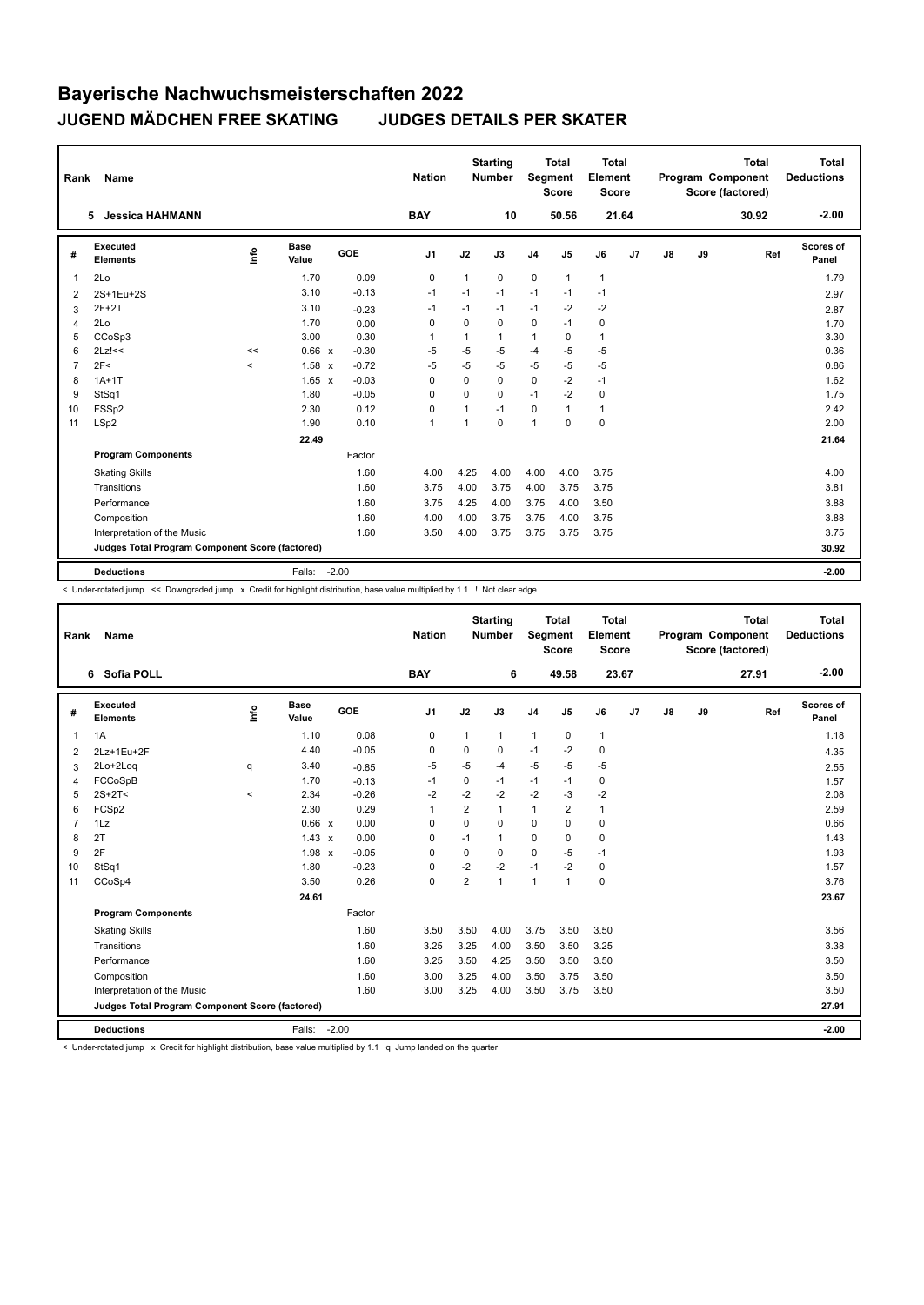| Rank           | <b>Name</b>                                     |         |                      |            | <b>Nation</b>  |                | <b>Starting</b><br><b>Number</b> | Segment        | <b>Total</b><br><b>Score</b> | Total<br>Element<br><b>Score</b> |    |    |    | <b>Total</b><br>Program Component<br>Score (factored) | Total<br><b>Deductions</b> |
|----------------|-------------------------------------------------|---------|----------------------|------------|----------------|----------------|----------------------------------|----------------|------------------------------|----------------------------------|----|----|----|-------------------------------------------------------|----------------------------|
|                | Anastasia HARTMANN<br>7                         |         |                      |            | <b>BAY</b>     |                | 11                               |                | 47.88                        | 19.77                            |    |    |    | 30.11                                                 | $-2.00$                    |
| #              | Executed<br><b>Elements</b>                     | lnfo    | <b>Base</b><br>Value | <b>GOE</b> | J <sub>1</sub> | J2             | J3                               | J <sub>4</sub> | J5                           | J6                               | J7 | J8 | J9 | Ref                                                   | <b>Scores of</b><br>Panel  |
| $\overline{1}$ | 1A                                              |         | 1.10                 | 0.14       | $\mathbf{1}$   | $\overline{2}$ | $\overline{2}$                   | $\mathbf{1}$   | $\mathbf 0$                  | $\mathbf{1}$                     |    |    |    |                                                       | 1.24                       |
| 2              | 2S                                              |         | 1.30                 | 0.07       | 0              | 1              | 1                                | $\mathbf 0$    | $\Omega$                     | $\mathbf{1}$                     |    |    |    |                                                       | 1.37                       |
| 3              | 2F+2T+2Lo                                       |         | 4.80                 | $-0.09$    | $-1$           | $\mathbf 0$    | 0                                | $\mathbf 0$    | $-2$                         | $-1$                             |    |    |    |                                                       | 4.71                       |
| $\overline{4}$ | FCCoSp                                          |         | 0.00                 | 0.00       |                |                |                                  | ٠              |                              | $\blacksquare$                   |    |    |    |                                                       | 0.00                       |
| 5              | $2Lz+2T<$                                       | $\prec$ | 3.14                 | $-0.47$    | $-2$           | $-2$           | $-3$                             | $-2$           | $-4$                         | $-2$                             |    |    |    |                                                       | 2.67                       |
| 6              | 2F                                              |         | 1.98 x               | $-0.90$    | $-5$           | $-5$           | $-4$                             | $-5$           | $-5$                         | $-5$                             |    |    |    |                                                       | 1.08                       |
| $\overline{7}$ | LSp1                                            |         | 1.50                 | $-0.04$    | $\mathbf 0$    | $\mathbf{1}$   | $-1$                             | $\mathbf 0$    | $-1$                         | $\mathbf 0$                      |    |    |    |                                                       | 1.46                       |
| 8              | StSq2                                           |         | 2.60                 | $-0.07$    | $\mathbf 0$    | 0              | $-1$                             | $\mathbf 0$    | $-1$                         | 0                                |    |    |    |                                                       | 2.53                       |
| 9              | 2Lz<<                                           | <<      | 0.66 x               | $-0.30$    | $-5$           | $-5$           | $-5$                             | $-5$           | $-5$                         | $-5$                             |    |    |    |                                                       | 0.36                       |
| 10             | $2S+1Lo$                                        |         | 1.98 x               | 0.00       | $\mathbf 0$    | 0              | $\Omega$                         | $\mathbf 0$    | $-1$                         | 0                                |    |    |    |                                                       | 1.98                       |
| 11             | CCoSp2                                          |         | 2.50                 | $-0.13$    | $\mathbf 0$    | $-1$           | $\Omega$                         | $\mathbf 0$    | $-1$                         | $-1$                             |    |    |    |                                                       | 2.37                       |
|                |                                                 |         | 21.56                |            |                |                |                                  |                |                              |                                  |    |    |    |                                                       | 19.77                      |
|                | <b>Program Components</b>                       |         |                      | Factor     |                |                |                                  |                |                              |                                  |    |    |    |                                                       |                            |
|                | <b>Skating Skills</b>                           |         |                      | 1.60       | 3.50           | 4.25           | 4.25                             | 4.00           | 4.00                         | 4.00                             |    |    |    |                                                       | 4.06                       |
|                | Transitions                                     |         |                      | 1.60       | 3.50           | 4.00           | 3.75                             | 3.50           | 3.75                         | 3.75                             |    |    |    |                                                       | 3.69                       |
|                | Performance                                     |         |                      | 1.60       | 3.50           | 4.25           | 3.50                             | 3.75           | 3.75                         | 3.50                             |    |    |    |                                                       | 3.63                       |
|                | Composition                                     |         |                      | 1.60       | 3.25           | 4.00           | 3.75                             | 3.75           | 3.75                         | 3.75                             |    |    |    |                                                       | 3.75                       |
|                | Interpretation of the Music                     |         |                      | 1.60       | 3.25           | 4.00           | 3.50                             | 3.75           | 3.75                         | 3.75                             |    |    |    |                                                       | 3.69                       |
|                | Judges Total Program Component Score (factored) |         |                      |            |                |                |                                  |                |                              |                                  |    |    |    |                                                       | 30.11                      |
|                | <b>Deductions</b>                               |         | Falls:               | $-2.00$    |                |                |                                  |                |                              |                                  |    |    |    |                                                       | $-2.00$                    |

< Under-rotated jump << Downgraded jump x Credit for highlight distribution, base value multiplied by 1.1

| Rank           | Name                                            |         |                      |         | <b>Nation</b>  |          | <b>Starting</b><br><b>Number</b> | Segment        | <b>Total</b><br><b>Score</b> | Total<br>Element<br>Score |    |               |    | <b>Total</b><br>Program Component<br>Score (factored) | <b>Total</b><br><b>Deductions</b> |
|----------------|-------------------------------------------------|---------|----------------------|---------|----------------|----------|----------------------------------|----------------|------------------------------|---------------------------|----|---------------|----|-------------------------------------------------------|-----------------------------------|
|                | <b>Diana DAGINTEN</b><br>8                      |         |                      |         | <b>BAY</b>     |          | 5                                |                | 47.30                        | 21.68                     |    |               |    | 27.62                                                 | $-2.00$                           |
| #              | Executed<br><b>Elements</b>                     | Info    | <b>Base</b><br>Value | GOE     | J <sub>1</sub> | J2       | J3                               | J <sub>4</sub> | J5                           | J6                        | J7 | $\mathsf{J}8$ | J9 | Ref                                                   | Scores of<br>Panel                |
| 1              | 1A                                              |         | 1.10                 | 0.11    | $\mathbf 1$    | 1        | $\mathbf{1}$                     | $\mathbf{1}$   | $\overline{2}$               | $\mathbf{1}$              |    |               |    |                                                       | 1.21                              |
| 2              | $2F+2T$                                         |         | 3.10                 | 0.00    | 0              | 1        | 0                                | 0              | 0                            | $\mathbf 0$               |    |               |    |                                                       | 3.10                              |
| 3              | 2Lo                                             |         | 1.70                 | $-0.04$ | 1              | $\Omega$ | $-1$                             | $\mathbf 0$    | $-1$                         | $\mathbf 0$               |    |               |    |                                                       | 1.66                              |
| 4              | CCoSp3                                          |         | 3.00                 | $-0.30$ | $\mathbf 0$    | $-2$     | $-2$                             | $-1$           | $-1$                         | $\mathbf 0$               |    |               |    |                                                       | 2.70                              |
| 5              | 1A                                              |         | 1.10                 | 0.03    | 1              | 0        | 0                                | $\mathbf 0$    | 0                            | $\mathbf{1}$              |    |               |    |                                                       | 1.13                              |
| 6              | $2F < +2T$                                      | $\prec$ | $3.01 \times$        | $-0.72$ | $-5$           | $-5$     | $-4$                             | $-5$           | $-5$                         | $-5$                      |    |               |    |                                                       | 2.29                              |
| $\overline{7}$ | FSSp1                                           |         | 2.00                 | $-0.25$ | $\mathbf 0$    | $-2$     | $-2$                             | $-1$           | $-2$                         | $\mathbf 0$               |    |               |    |                                                       | 1.75                              |
| 8              | 2Lo+1Eu+2S                                      |         | $3.85 \times$        | $-0.17$ | 0              | $-1$     | $-1$                             | $-1$           | $-2$                         | $-1$                      |    |               |    |                                                       | 3.68                              |
| 9              | StSq2                                           |         | 2.60                 | 0.00    | $\Omega$       | $\Omega$ | $\Omega$                         | $\Omega$       | 0                            | $\mathbf 0$               |    |               |    |                                                       | 2.60                              |
| 10             | 2Lz<<                                           | <<      | 0.66 x               | $-0.30$ | $-5$           | $-5$     | $-5$                             | $-5$           | $-5$                         | $-5$                      |    |               |    |                                                       | 0.36                              |
| 11             | <b>LSpB</b>                                     |         | 1.20                 | 0.00    | $\mathbf 0$    | 0        | $-3$                             | $\pmb{0}$      | 0                            | 0                         |    |               |    |                                                       | 1.20                              |
|                |                                                 |         | 23.32                |         |                |          |                                  |                |                              |                           |    |               |    |                                                       | 21.68                             |
|                | <b>Program Components</b>                       |         |                      | Factor  |                |          |                                  |                |                              |                           |    |               |    |                                                       |                                   |
|                | <b>Skating Skills</b>                           |         |                      | 1.60    | 3.75           | 3.50     | 3.50                             | 3.75           | 3.75                         | 3.50                      |    |               |    |                                                       | 3.63                              |
|                | Transitions                                     |         |                      | 1.60    | 3.50           | 3.25     | 3.25                             | 3.50           | 3.50                         | 3.25                      |    |               |    |                                                       | 3.38                              |
|                | Performance                                     |         |                      | 1.60    | 3.50           | 3.50     | 3.50                             | 3.50           | 3.50                         | 3.25                      |    |               |    |                                                       | 3.50                              |
|                | Composition                                     |         |                      | 1.60    | 3.50           | 3.25     | 3.50                             | 3.25           | 3.75                         | 3.50                      |    |               |    |                                                       | 3.44                              |
|                | Interpretation of the Music                     |         |                      | 1.60    | 3.25           | 3.25     | 3.00                             | 3.25           | 3.50                         | 3.50                      |    |               |    |                                                       | 3.31                              |
|                | Judges Total Program Component Score (factored) |         |                      |         |                |          |                                  |                |                              |                           |    |               |    |                                                       | 27.62                             |
|                | <b>Deductions</b>                               |         | Falls:               | $-2.00$ |                |          |                                  |                |                              |                           |    |               |    |                                                       | $-2.00$                           |

< Under-rotated jump << Downgraded jump x Credit for highlight distribution, base value multiplied by 1.1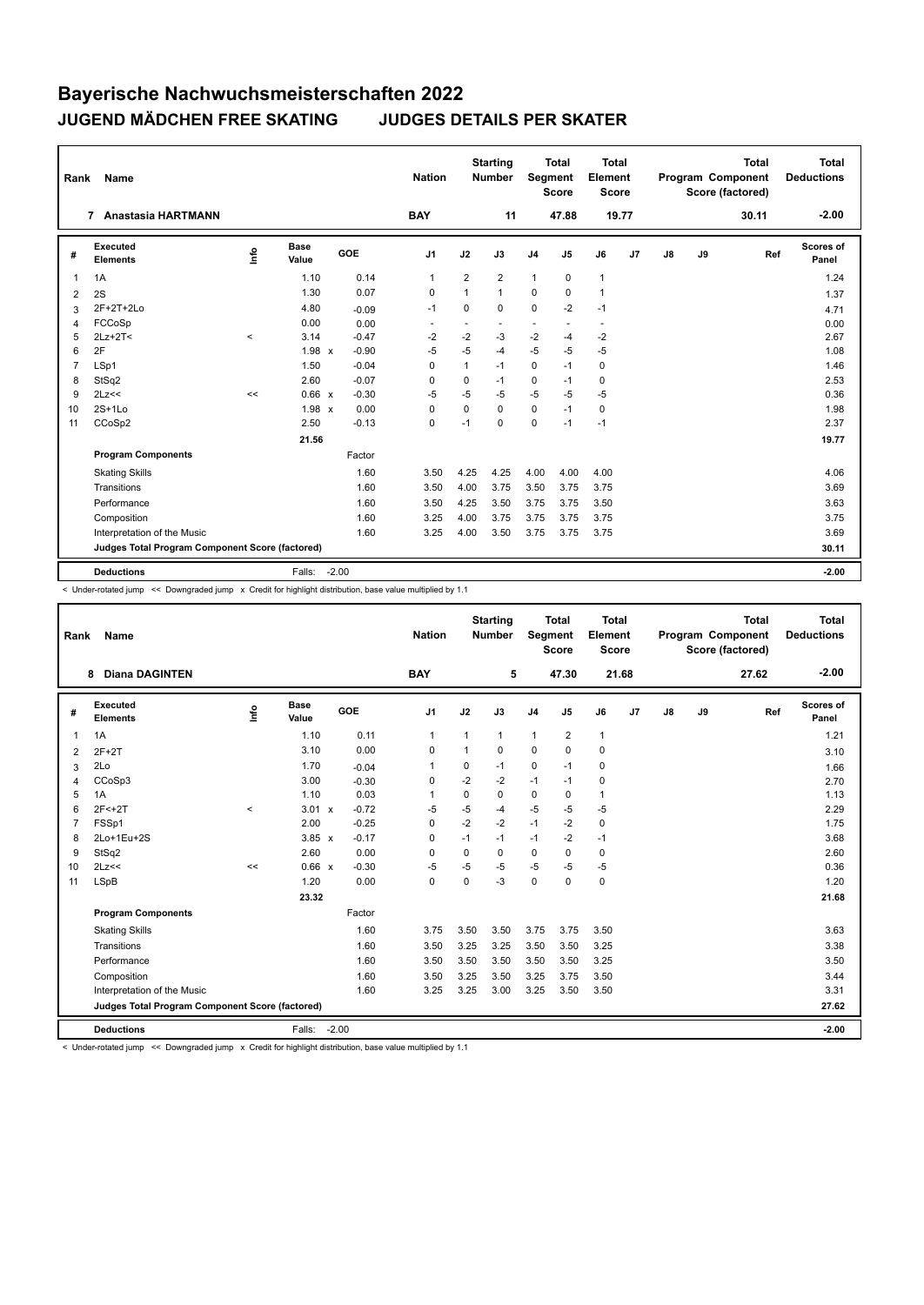| Rank           | Name                                            |       |                      |            | <b>Nation</b>  |             | <b>Starting</b><br><b>Number</b> | Segment        | <b>Total</b><br><b>Score</b> | Total<br>Element<br><b>Score</b> |                |    |    | <b>Total</b><br>Program Component<br>Score (factored) | Total<br><b>Deductions</b> |
|----------------|-------------------------------------------------|-------|----------------------|------------|----------------|-------------|----------------------------------|----------------|------------------------------|----------------------------------|----------------|----|----|-------------------------------------------------------|----------------------------|
|                | <b>Anna GSTÄDTNER</b><br>9                      |       |                      |            | <b>BAY</b>     |             | $\mathbf{2}$                     |                | 40.73                        | 17.52                            |                |    |    | 23.21                                                 | 0.00                       |
| #              | Executed<br><b>Elements</b>                     | ۴ů    | <b>Base</b><br>Value | <b>GOE</b> | J <sub>1</sub> | J2          | J3                               | J <sub>4</sub> | J <sub>5</sub>               | J6                               | J <sub>7</sub> | J8 | J9 | Ref                                                   | Scores of<br>Panel         |
| 1              | 2S+1Eu+2S                                       |       | 3.10                 | $-0.10$    | $-1$           | $\mathbf 0$ | $-1$                             | $-1$           | $-2$                         | $\mathbf 0$                      |                |    |    |                                                       | 3.00                       |
| 2              | 2Lz                                             |       | 2.10                 | $-0.05$    | 0              | $-1$        | 0                                | $\mathbf 0$    | $-1$                         | $\mathbf 0$                      |                |    |    |                                                       | 2.05                       |
| 3              | CCoSp1V                                         |       | 1.50                 | $-0.08$    | 0              | $-2$        | $-2$                             | $\mathbf 0$    | 0                            | $\mathbf{1}$                     |                |    |    |                                                       | 1.42                       |
| 4              | StSqB                                           |       | 1.50                 | $-0.19$    | 0              | $-2$        | $-2$                             | $\mathbf 0$    | $-2$                         | $-1$                             |                |    |    |                                                       | 1.31                       |
| 5              | 2Lo<<                                           | <<    | 0.50                 | $-0.23$    | $-5$           | $-4$        | $-4$                             | $-4$           | $-5$                         | $-5$                             |                |    |    |                                                       | 0.27                       |
| 6              | $2Lo+1T$                                        |       | 2.10                 | $-0.09$    | $-1$           | 0           | $-1$                             | 0              | $-2$                         | $\mathbf 0$                      |                |    |    |                                                       | 2.01                       |
| $\overline{7}$ | CSp1                                            |       | 1.40                 | $-0.07$    | $\Omega$       | $-1$        | $-3$                             | $\mathbf 0$    | $-1$                         | $\mathbf 0$                      |                |    |    |                                                       | 1.33                       |
| 8              | $2F+1T$                                         |       | 2.42 x               | $-0.14$    | 0              | $-1$        | $-1$                             | $\mathbf 0$    | $-1$                         | $-1$                             |                |    |    |                                                       | 2.28                       |
| 9              | FSSp2V                                          |       | 1.73                 | $-0.13$    | 0              | $-2$        | $-2$                             | $-1$           | 1                            | $\mathbf 0$                      |                |    |    |                                                       | 1.60                       |
| 10             | 2F<                                             | $\,<$ | $1.58 \times$        | $-0.54$    | $-4$           | $-4$        | $-3$                             | $-3$           | $-5$                         | $-4$                             |                |    |    |                                                       | 1.04                       |
| 11             | 1A                                              |       | $1.21 \times$        | 0.00       | 0              | $\Omega$    | $\Omega$                         | $\mathbf 0$    | $-1$                         | $\mathbf 0$                      |                |    |    |                                                       | 1.21                       |
|                |                                                 |       | 19.14                |            |                |             |                                  |                |                              |                                  |                |    |    |                                                       | 17.52                      |
|                | <b>Program Components</b>                       |       |                      | Factor     |                |             |                                  |                |                              |                                  |                |    |    |                                                       |                            |
|                | <b>Skating Skills</b>                           |       |                      | 1.60       | 3.50           | 2.75        | 2.50                             | 3.50           | 3.25                         | 3.00                             |                |    |    |                                                       | 3.13                       |
|                | Transitions                                     |       |                      | 1.60       | 3.25           | 2.50        | 2.25                             | 3.25           | 3.00                         | 2.50                             |                |    |    |                                                       | 2.81                       |
|                | Performance                                     |       |                      | 1.60       | 3.50           | 2.75        | 2.50                             | 3.00           | 3.25                         | 2.75                             |                |    |    |                                                       | 2.94                       |
|                | Composition                                     |       |                      | 1.60       | 3.25           | 2.50        | 2.25                             | 3.00           | 3.00                         | 2.75                             |                |    |    |                                                       | 2.81                       |
|                | Interpretation of the Music                     |       |                      | 1.60       | 3.00           | 2.50        | 2.00                             | 3.00           | 3.25                         | 2.75                             |                |    |    |                                                       | 2.81                       |
|                | Judges Total Program Component Score (factored) |       |                      |            |                |             |                                  |                |                              |                                  |                |    |    |                                                       | 23.21                      |
|                | <b>Deductions</b>                               |       |                      |            |                |             |                                  |                |                              |                                  |                |    |    |                                                       | 0.00                       |

< Under-rotated jump << Downgraded jump x Credit for highlight distribution, base value multiplied by 1.1

| Rank           | <b>Name</b>                                     |         |                      |         | <b>Nation</b>  |              | <b>Starting</b><br><b>Number</b> | Segment        | Total<br><b>Score</b> | Total<br>Element<br><b>Score</b> |    |    |    | <b>Total</b><br>Program Component<br>Score (factored) | Total<br><b>Deductions</b> |
|----------------|-------------------------------------------------|---------|----------------------|---------|----------------|--------------|----------------------------------|----------------|-----------------------|----------------------------------|----|----|----|-------------------------------------------------------|----------------------------|
| 10             | <b>Melina BEER</b>                              |         |                      |         | <b>BAY</b>     |              | 4                                |                | 38.05                 | 16.24                            |    |    |    | 24.81                                                 | $-3.00$                    |
| #              | Executed<br><b>Elements</b>                     | lnfo    | <b>Base</b><br>Value | GOE     | J <sub>1</sub> | J2           | J3                               | J <sub>4</sub> | J5                    | J6                               | J7 | J8 | J9 | Ref                                                   | <b>Scores of</b><br>Panel  |
| $\overline{1}$ | $2S+2T<$                                        | $\prec$ | 2.34                 | $-0.65$ | $-5$           | $-5$         | $-3$                             | $-5$           | $-5$                  | $-5$                             |    |    |    |                                                       | 1.69                       |
| 2              | 2Lo                                             |         | 1.70                 | $-0.43$ | $-2$           | $-4$         | $-2$                             | $-3$           | $-3$                  | $-1$                             |    |    |    |                                                       | 1.27                       |
| 3              | SSp2                                            |         | 1.60                 | 0.16    | 1              | $\mathbf{1}$ | $\mathbf{1}$                     | $\mathbf{1}$   | 1                     | $\overline{2}$                   |    |    |    |                                                       | 1.76                       |
| 4              | 1A                                              |         | 1.10                 | 0.00    | 0              | 0            | $\Omega$                         | $\mathbf 0$    | $-2$                  | $\mathbf 0$                      |    |    |    |                                                       | 1.10                       |
| 5              | StSq1                                           |         | 1.80                 | $-0.05$ | 0              | $-1$         | 0                                | $\pmb{0}$      | $-1$                  | 0                                |    |    |    |                                                       | 1.75                       |
| 6              | 2F<                                             | $\prec$ | $1.58 \times$        | $-0.72$ | -5             | $-5$         | $-5$                             | $-5$           | $-5$                  | $-5$                             |    |    |    |                                                       | 0.86                       |
| $\overline{7}$ | FCSp2                                           |         | 2.30                 | $-0.35$ | $-1$           | $-2$         | $-2$                             | $-1$           | $-2$                  | $\mathbf 0$                      |    |    |    |                                                       | 1.95                       |
| 8              | 2F                                              |         | $1.98 \times$        | $-0.90$ | $-5$           | $-5$         | $-5$                             | $-5$           | $-5$                  | $-5$                             |    |    |    |                                                       | 1.08                       |
| 9              | CCoSp2                                          |         | 2.50                 | 0.00    | 0              | $-1$         | $\Omega$                         | 0              | $\Omega$              | $\mathbf{1}$                     |    |    |    |                                                       | 2.50                       |
| 10             | 2Lo<+1Eu+1S                                     | $\prec$ | $2.49 \times$        | $-0.21$ | $-1$           | $-1$         | $-1$                             | $-3$           | $-4$                  | $-1$                             |    |    |    |                                                       | 2.28                       |
|                |                                                 |         | 19.39                |         |                |              |                                  |                |                       |                                  |    |    |    |                                                       | 16.24                      |
|                | <b>Program Components</b>                       |         |                      | Factor  |                |              |                                  |                |                       |                                  |    |    |    |                                                       |                            |
|                | <b>Skating Skills</b>                           |         |                      | 1.60    | 3.25           | 3.25         | 3.25                             | 3.25           | 3.50                  | 3.25                             |    |    |    |                                                       | 3.25                       |
|                | Transitions                                     |         |                      | 1.60    | 3.00           | 3.00         | 3.25                             | 3.25           | 3.25                  | 3.00                             |    |    |    |                                                       | 3.13                       |
|                | Performance                                     |         |                      | 1.60    | 3.25           | 3.00         | 2.75                             | 3.25           | 3.25                  | 2.75                             |    |    |    |                                                       | 3.06                       |
|                | Composition                                     |         |                      | 1.60    | 3.00           | 3.00         | 3.00                             | 3.00           | 3.50                  | 3.00                             |    |    |    |                                                       | 3.00                       |
|                | Interpretation of the Music                     |         |                      | 1.60    | 3.00           | 3.00         | 2.75                             | 3.25           | 3.25                  | 3.00                             |    |    |    |                                                       | 3.06                       |
|                | Judges Total Program Component Score (factored) |         |                      |         |                |              |                                  |                |                       |                                  |    |    |    |                                                       | 24.81                      |
|                | <b>Deductions</b>                               |         | Falls: -3.00         |         |                |              |                                  |                |                       |                                  |    |    |    |                                                       | $-3.00$                    |

< Under-rotated jump x Credit for highlight distribution, base value multiplied by 1.1